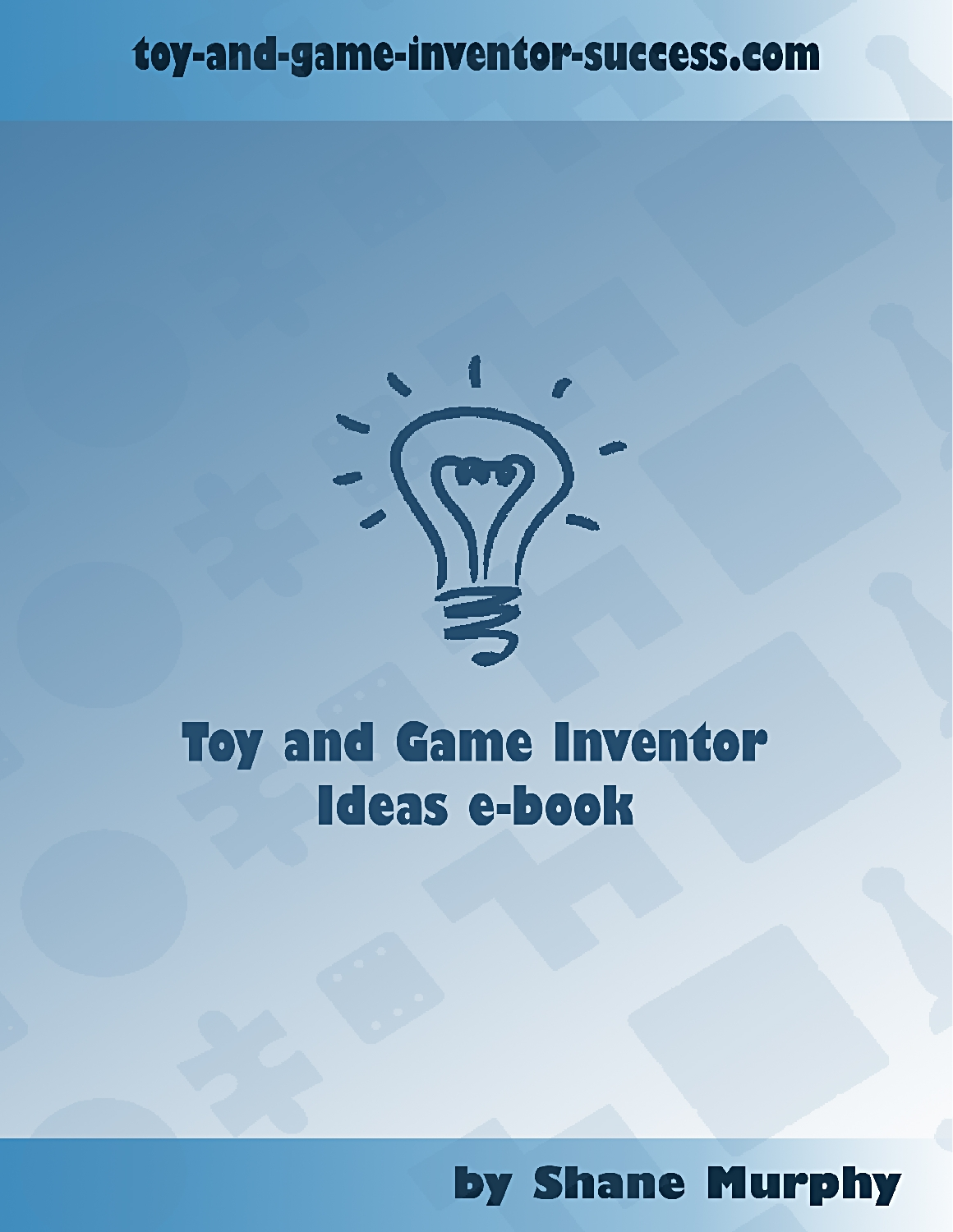# **Preface**

 Ok!...This is the Toy and Game Inventor Ideas e-book, the ideal resource for people like yourself who want to come up with profitable ideas, and present them to a toy company in the most professional way possible!

 Each sheet comes with an area for names you have come up with **(you should come up with as many names as possible to increase your chances)**!

I have also included an area for a detailed description of your idea/s; this may not seem at the time to be important because after all you came up with the idea? But if you have come up with several ideas **(and in my opinion you need to come up with at least 3)**, by the time you show your ideas you may have forgotten some or most of how your initial ideas are played!

There have been times where l needed a reminder (especially when the person l was seeing isn't available) and it was some time before l could see them!

 I have also included a heading which you can use for the name you like the most or to describe the idea category (jigsaw, board game, brainteaser and puzzle)!

I have used this format because over the 5-7 years l have done and continue to do designs, l have found this to be the best way to present my ideas!

 If you want to send your ideas to as many toy companies as possible at the same time, that is ok if it's a one-off (one idea you think is great). But don't make it a habit because if you deal with several companies, then develop a successful idea the other companies may claim that the idea was initially shown to them, etc **(legally you will create so many problems for yourself, that it is better to stay with one toy company)**!

And putting a copyright in is a good idea to protect your ideas!

 One last note just in case you were wondering it is probably better and faster to draw your design ideas with pencil and colored pencils on to the (printable) A4 idea sheets in this e-book than to use a graphic program on your computer (especially if it needs to be detailed or a final design).

Enjoy!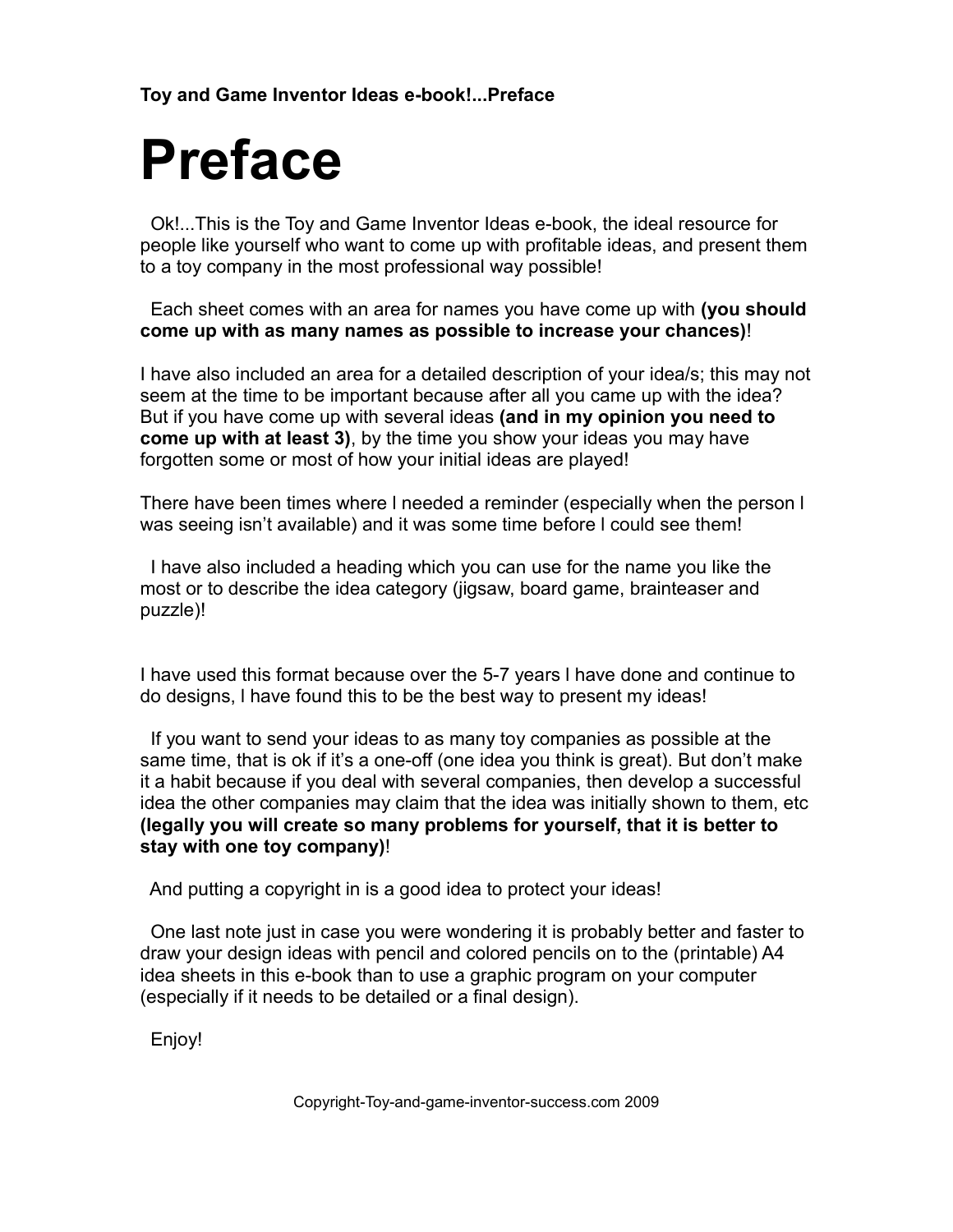**Names............**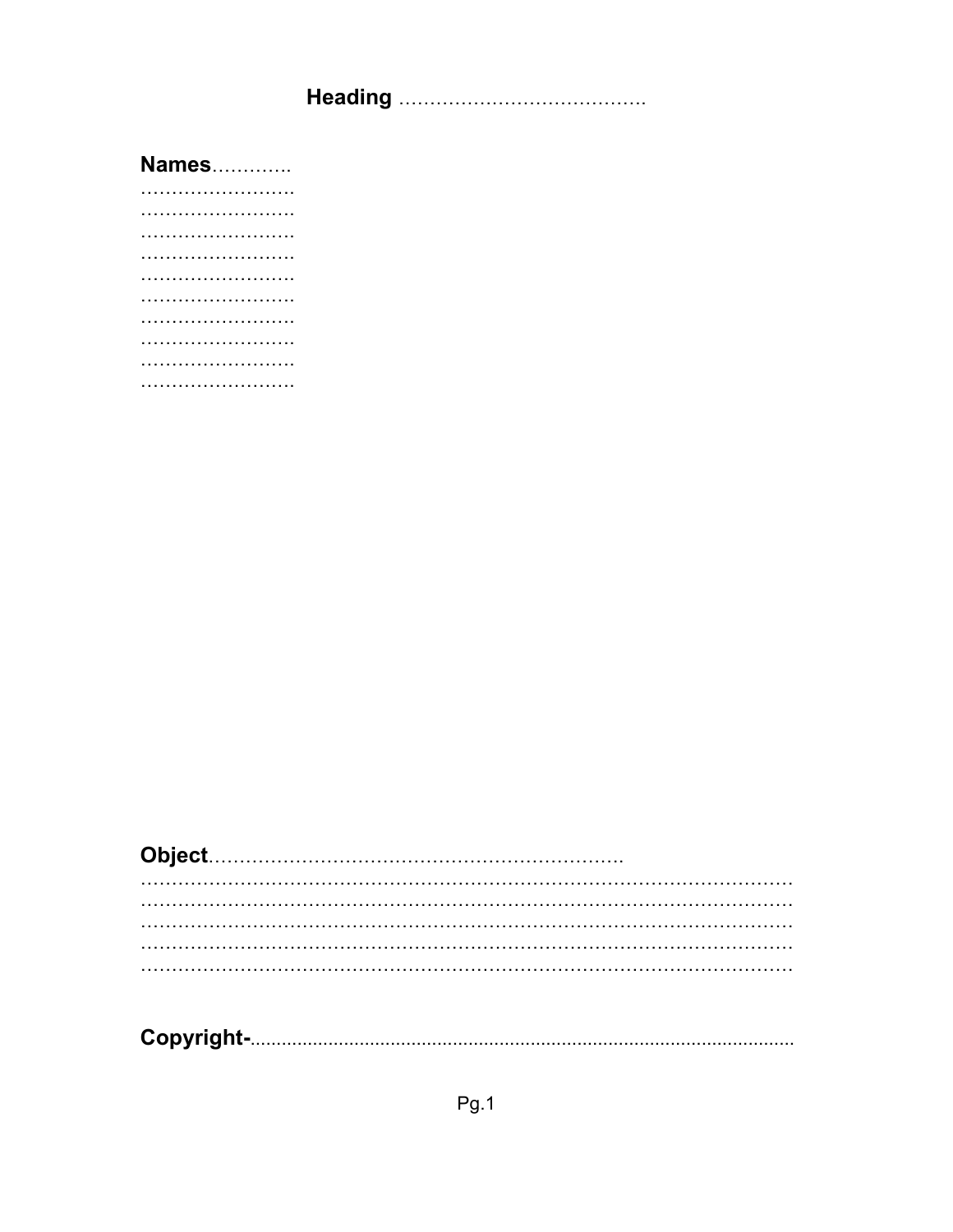**Names............**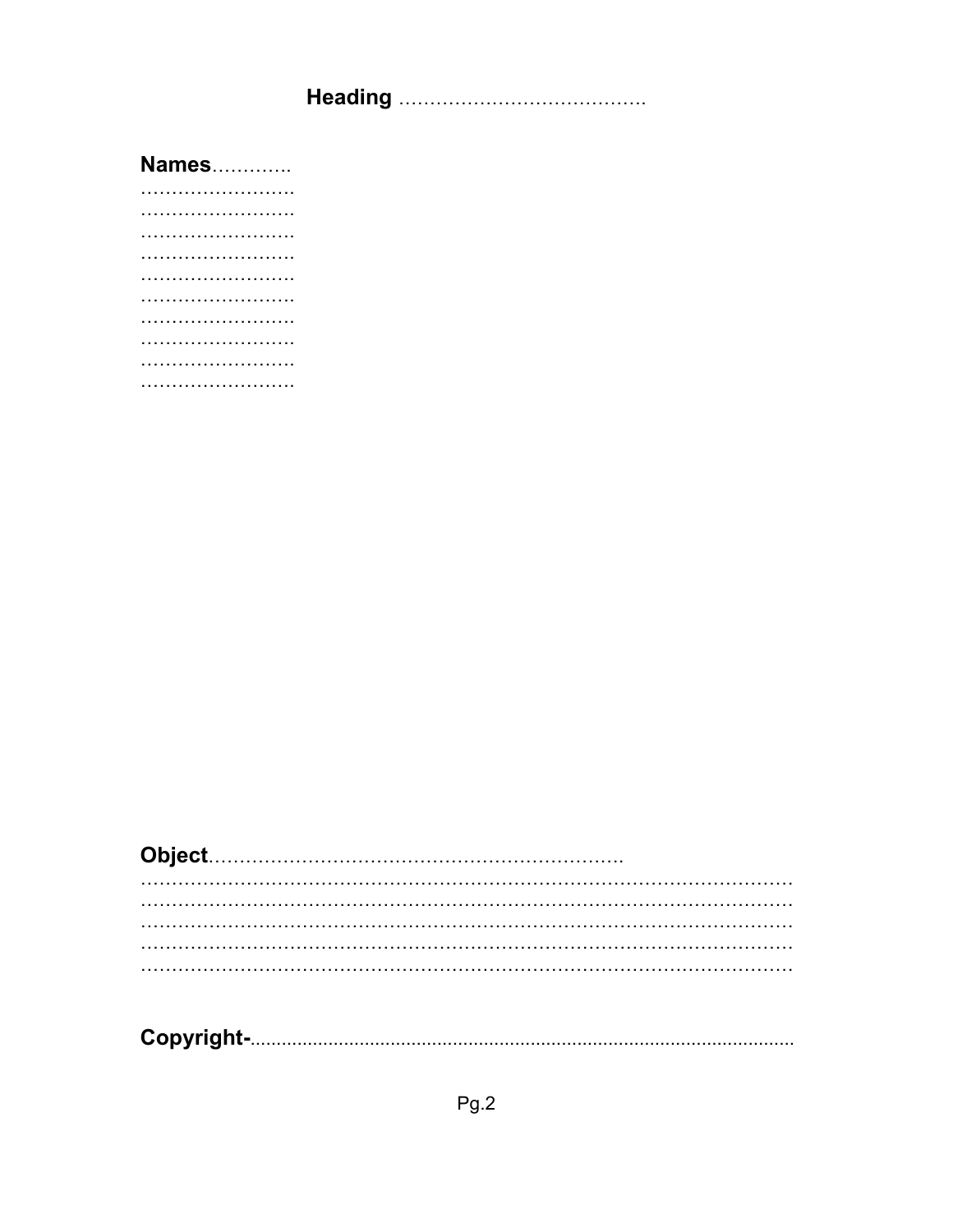**Names............**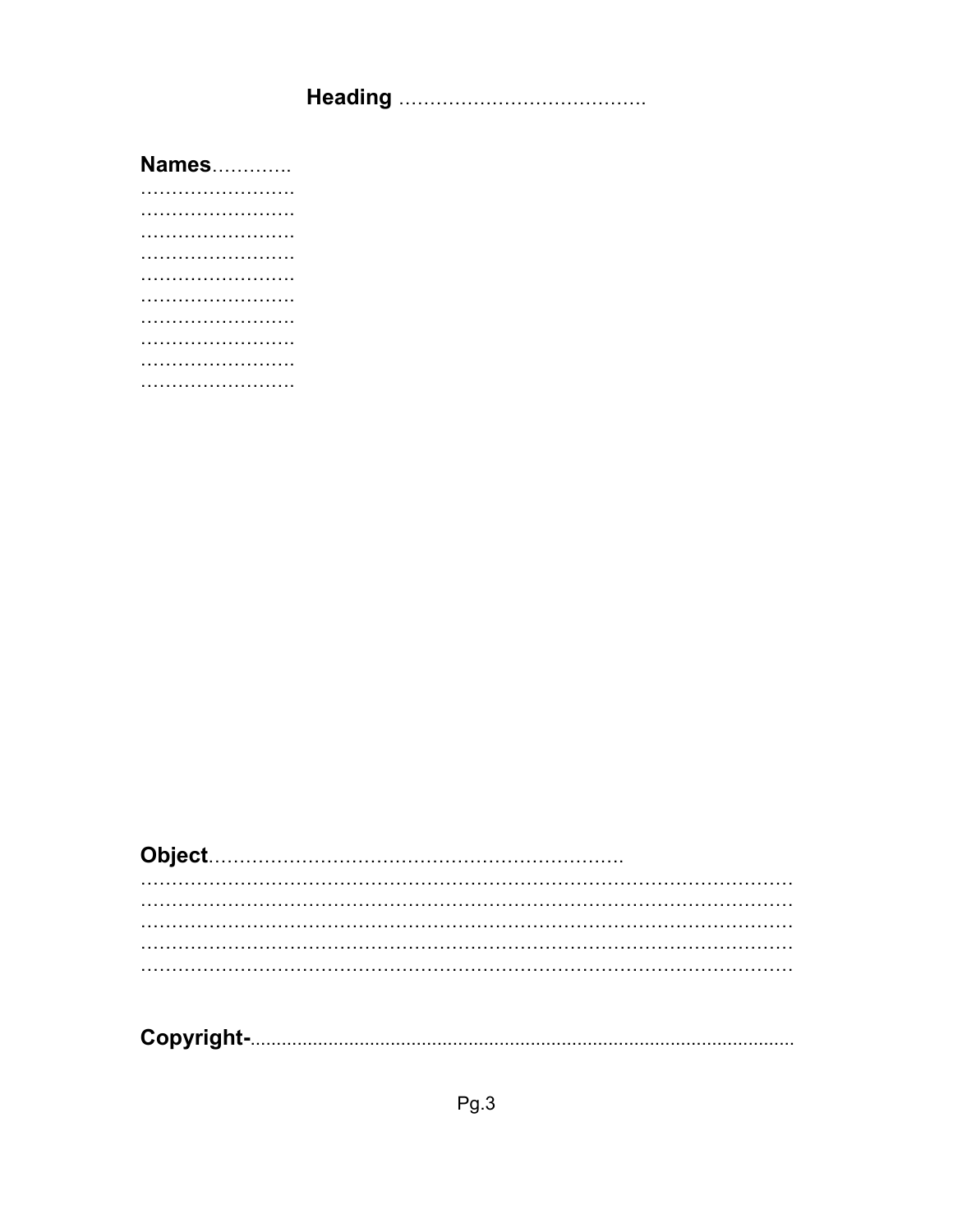**Names............**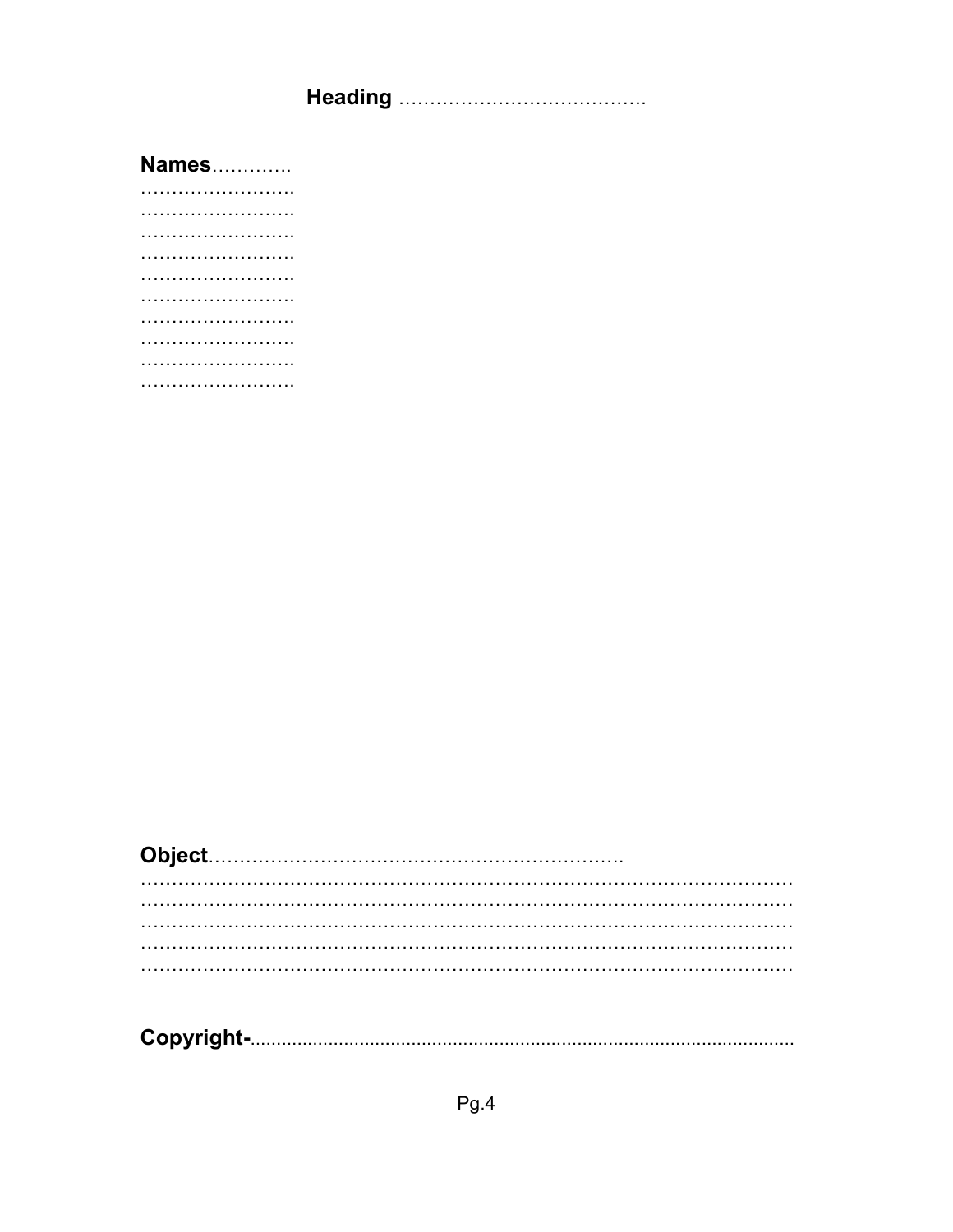**Names............**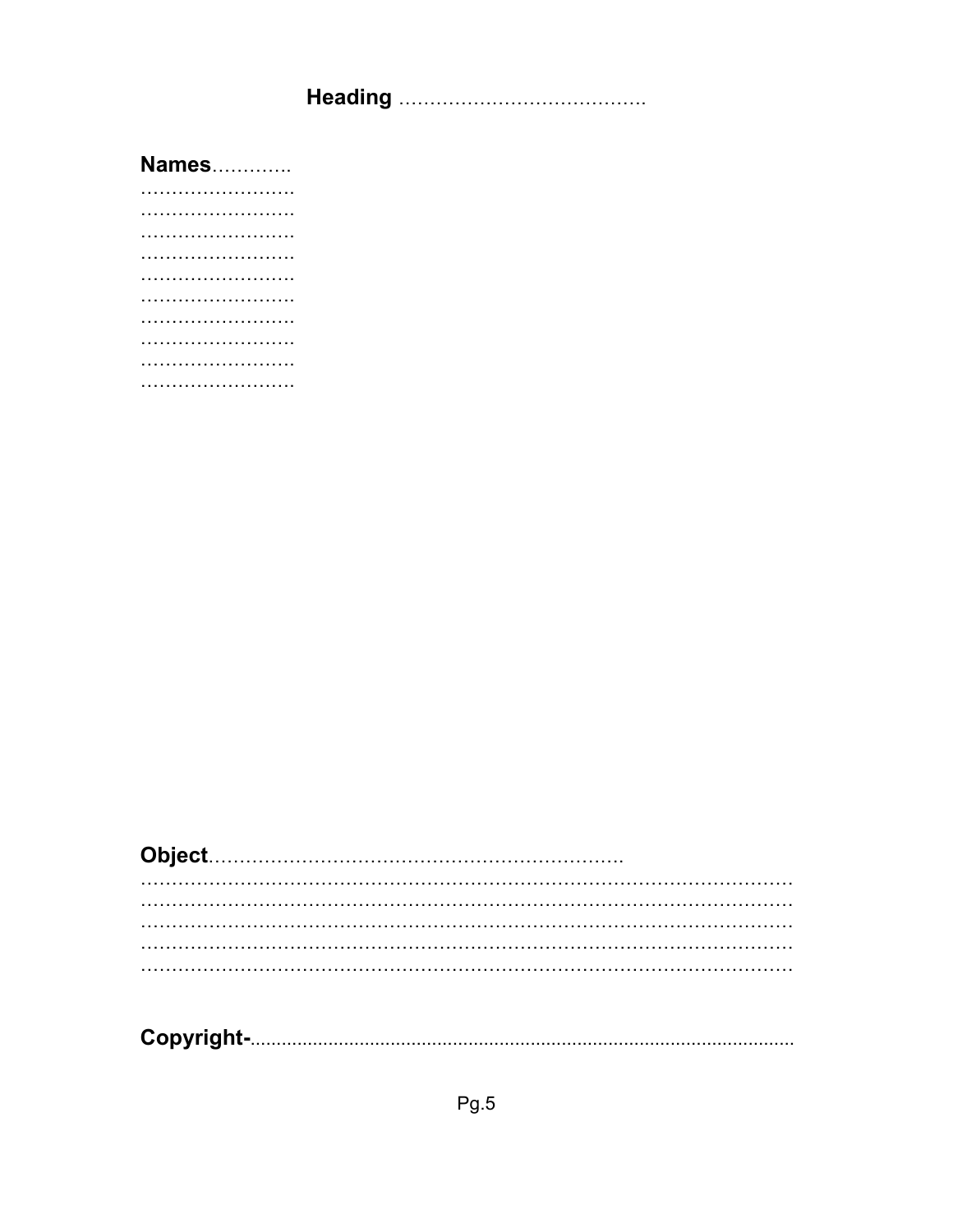**Names............**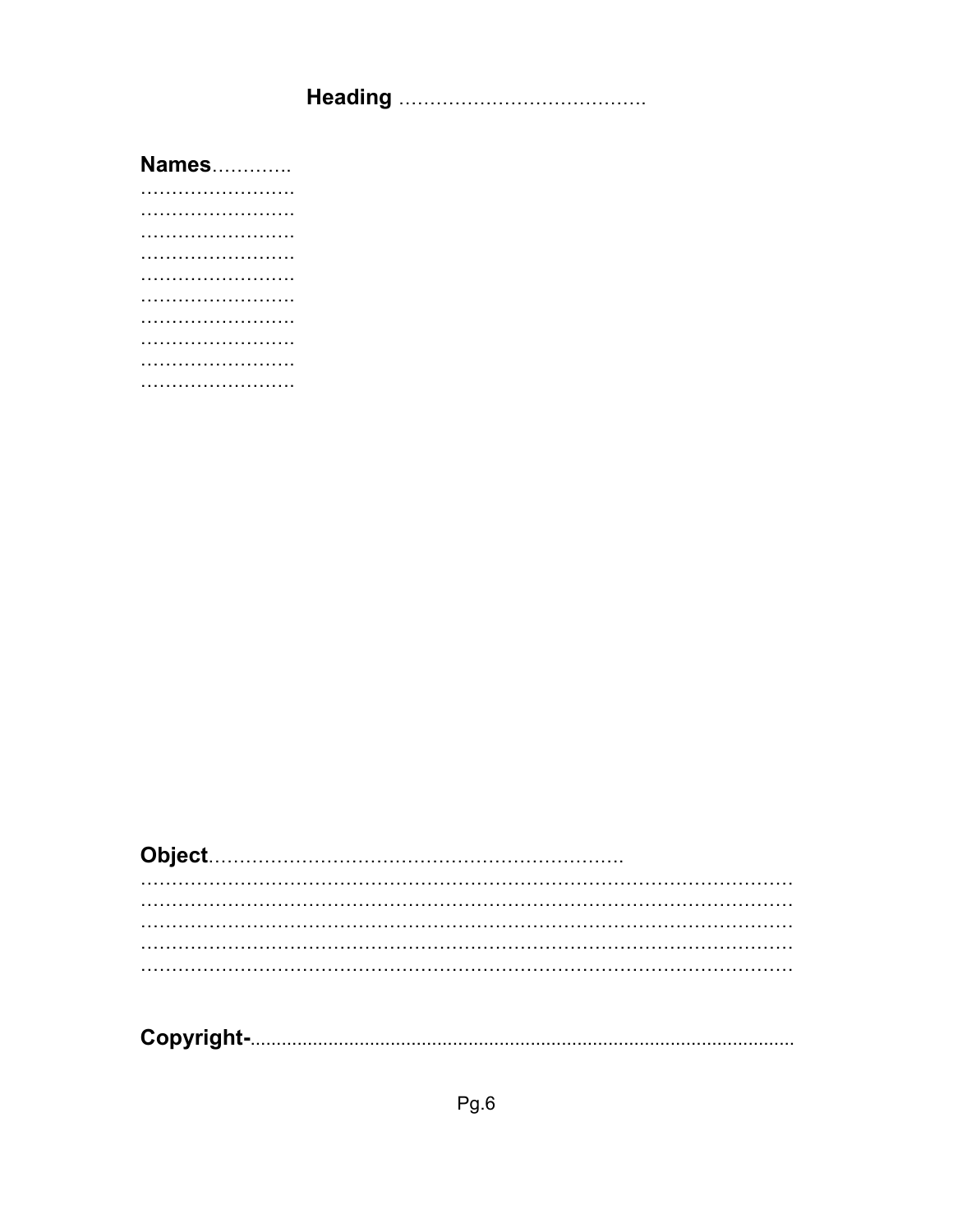**Names............**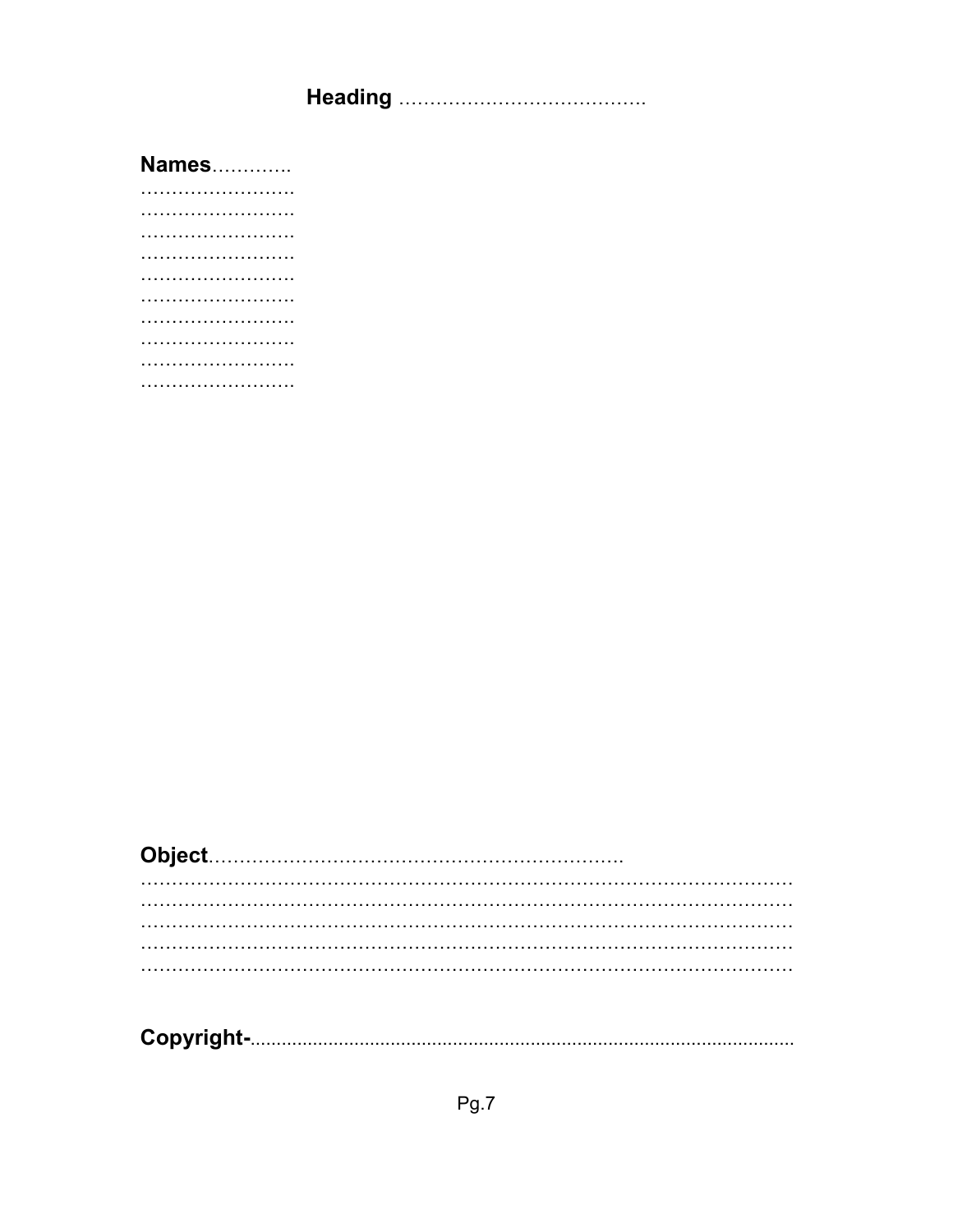**Names............**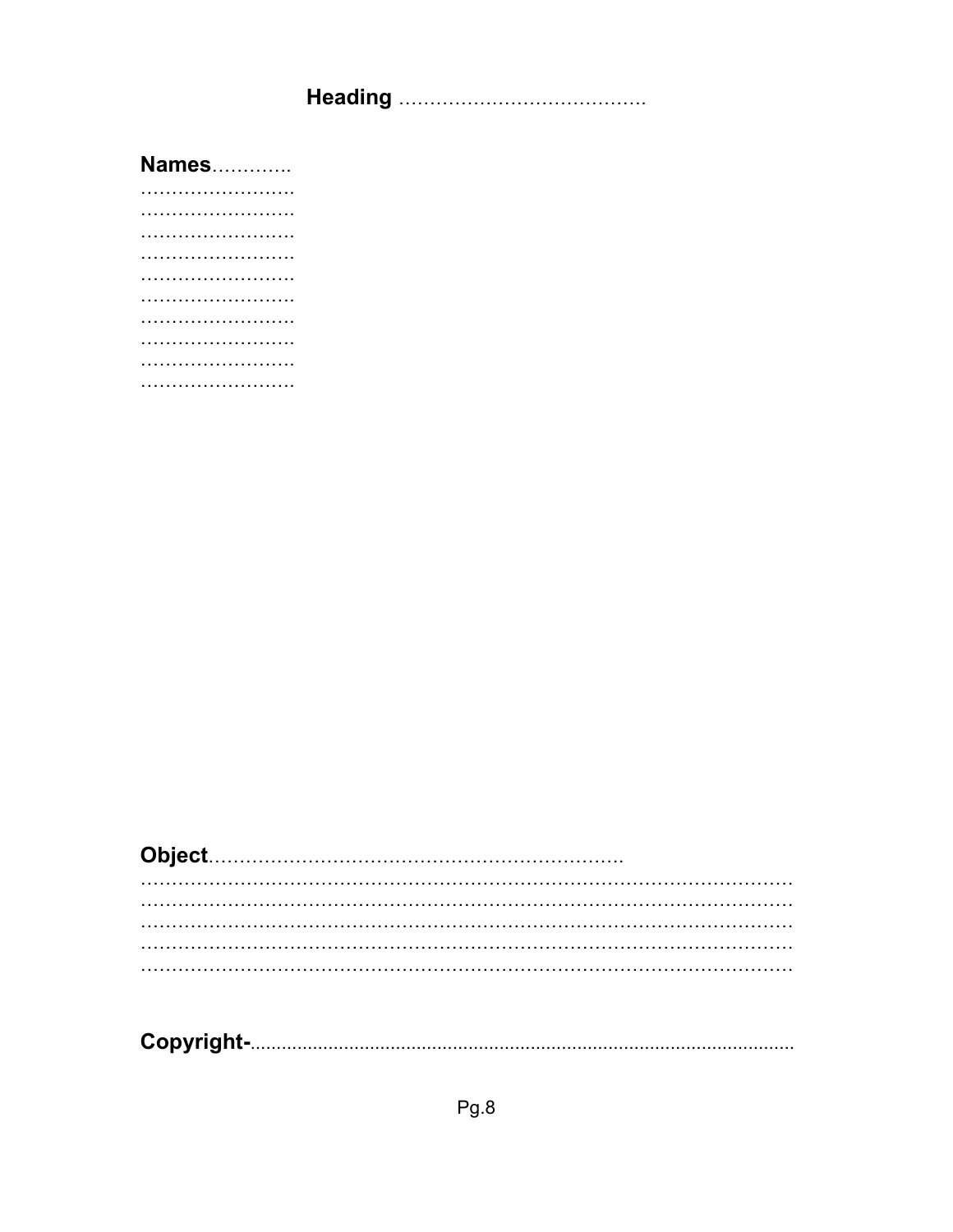**Names............**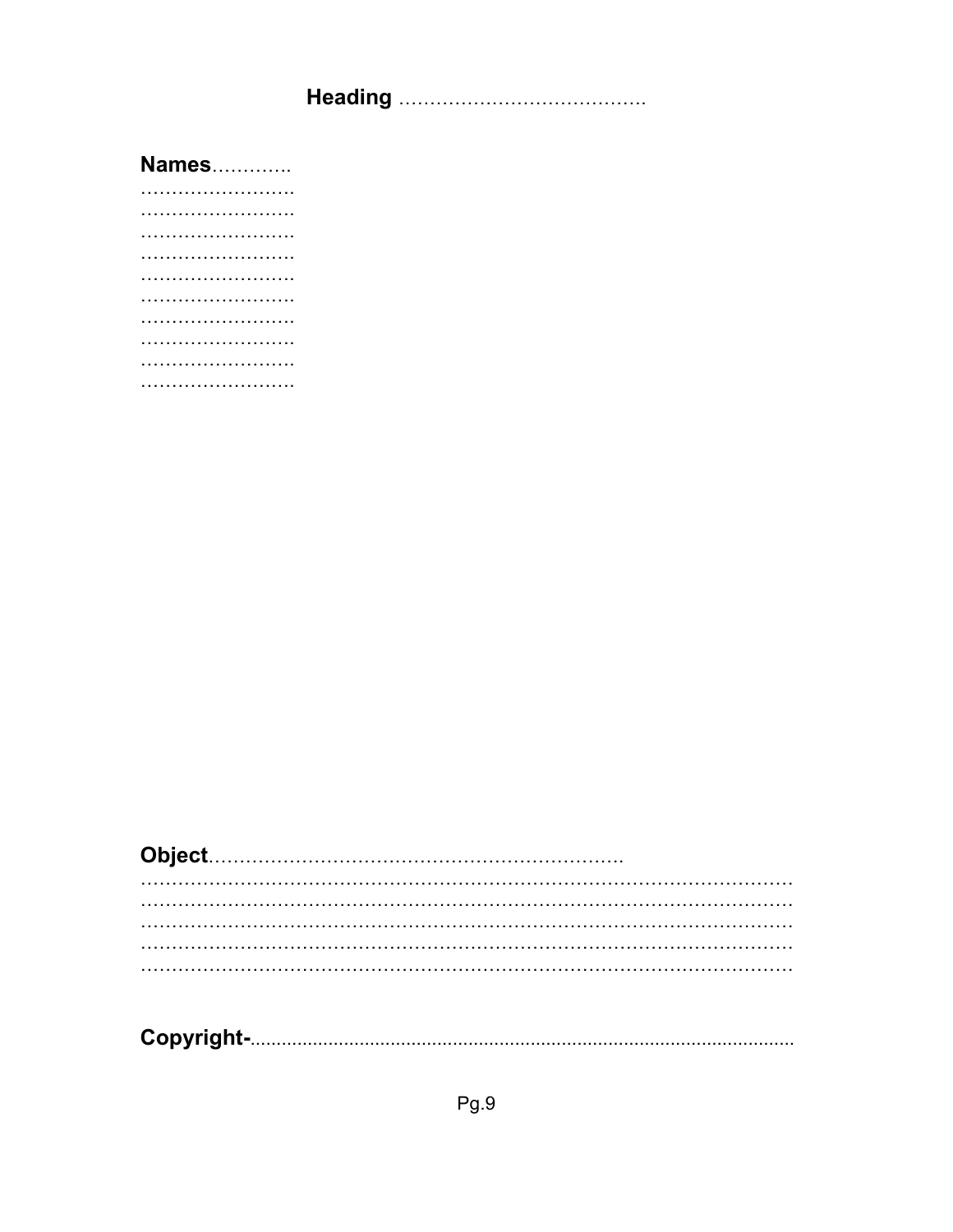**Names............**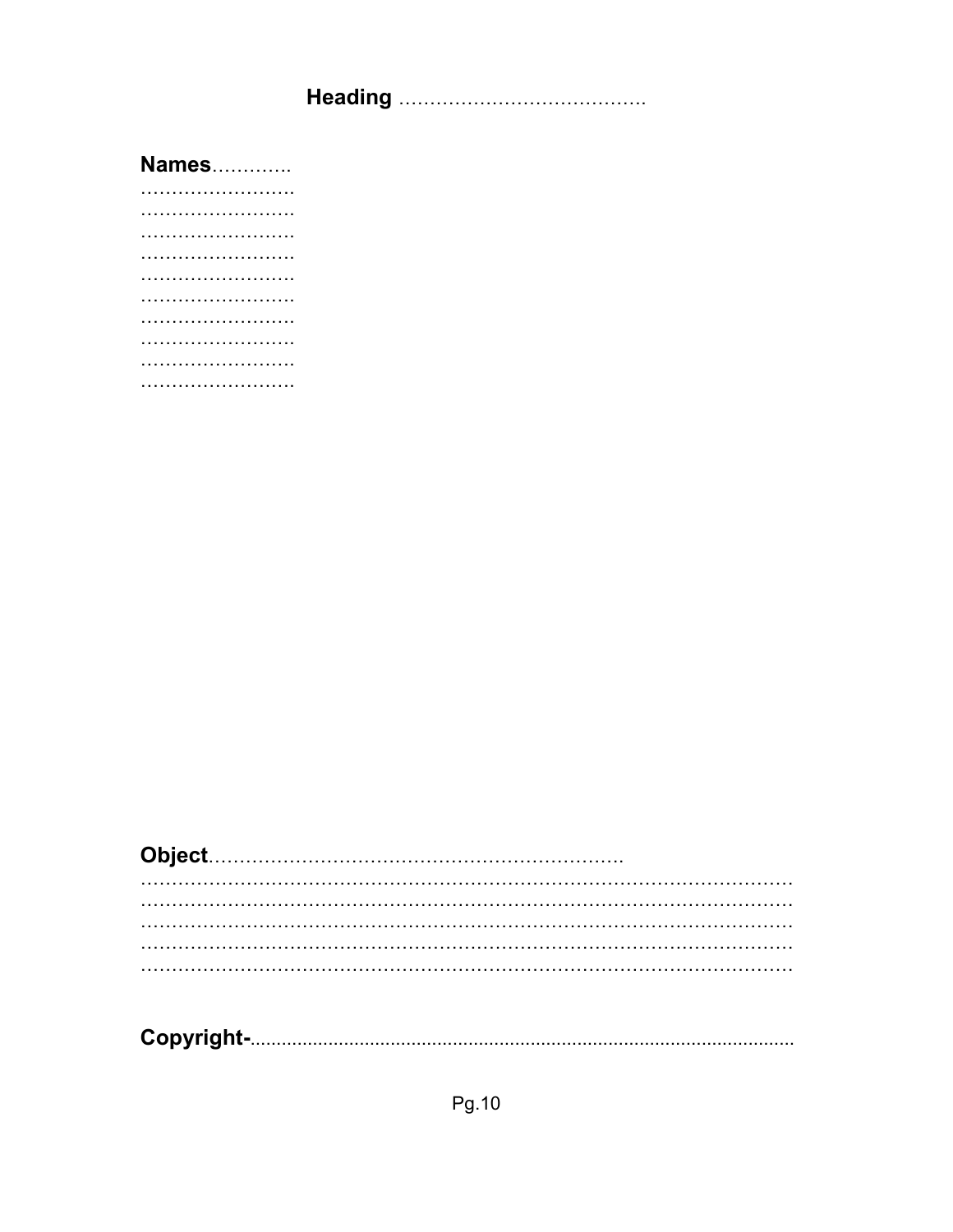**Names............**